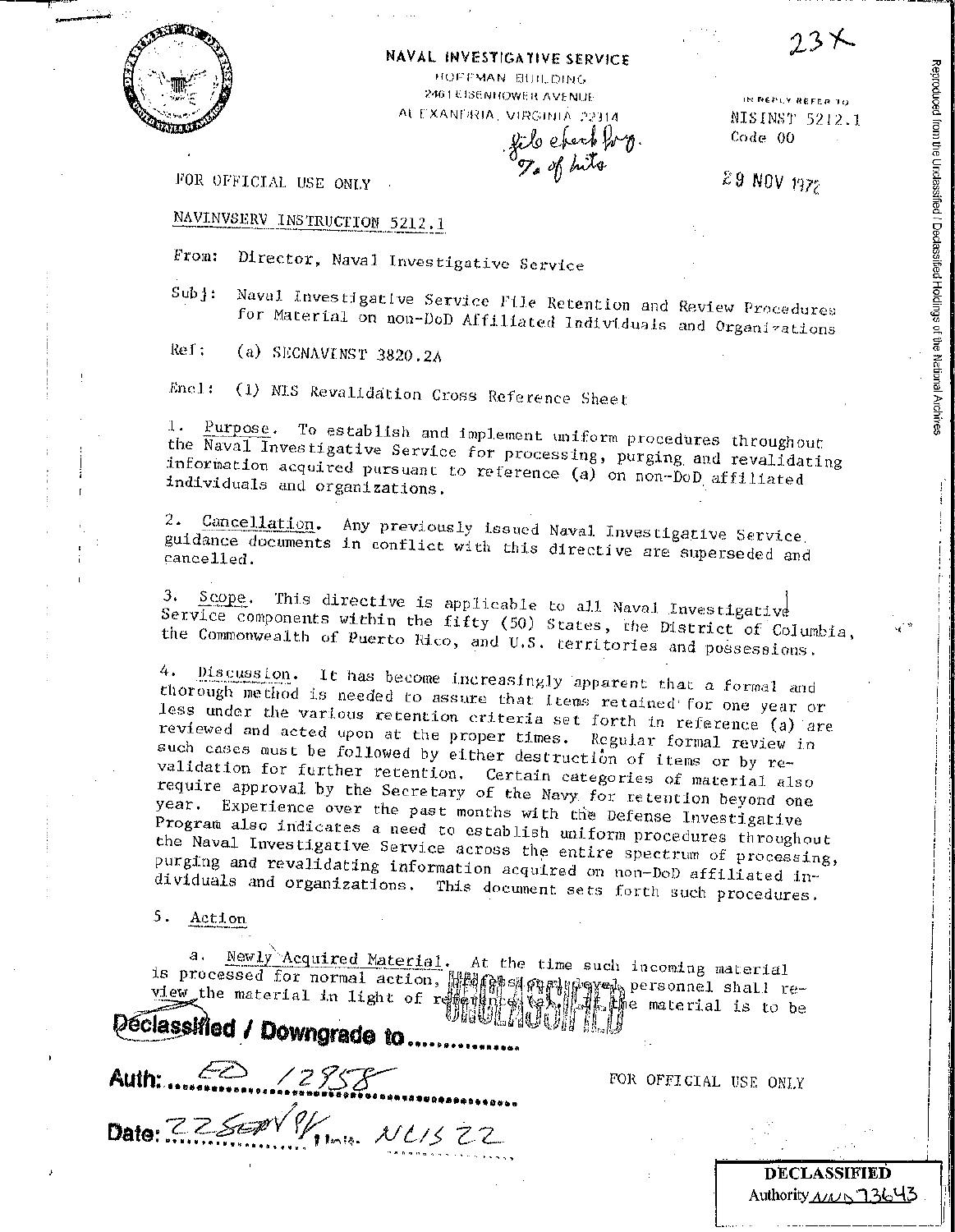Reproduced from the Unclassified / Declassified Holdings of the National Archives

retained, the cover or first page or reverse thereof shall be prominently marked (so as not to obscure the written matter) to indicate the follow-

| <b>EXEMPT</b> |
|---------------|
|               |
|               |
|               |
|               |
| Code          |
|               |
|               |
|               |
|               |
| Code          |
|               |
|               |

The one year block applies to two separate types of material; "threat material" which requires annual verification by SECNAV (para 2.a., enclosure (4) to reference (a)), and "non-threat material", e.g., information on vendors, which does not require annual SECNAV verification (para 2.c., enclosure (4) to reference (a)). In any event all material in both categories must be reviewed annually in order to effect appropriate disposition.

The 90 day block applies basically to "working" material that does not meet the one year (or longer) retention criteria, e.g. an FBI monograph on the New Left.

The 60 day block applies to civil disturbance information.

The exempt block applies to material that immer mubject to the provisions of reference (a), e.g. authorized investigations viduals, criminal matters, or information concerning foreign intelligence

classified / Downgrade to ....... Date: 2222011 N. Unit: Allenan

FOR OFFICIAL USE ONLY

**DECLASSIFIED** Authority 113643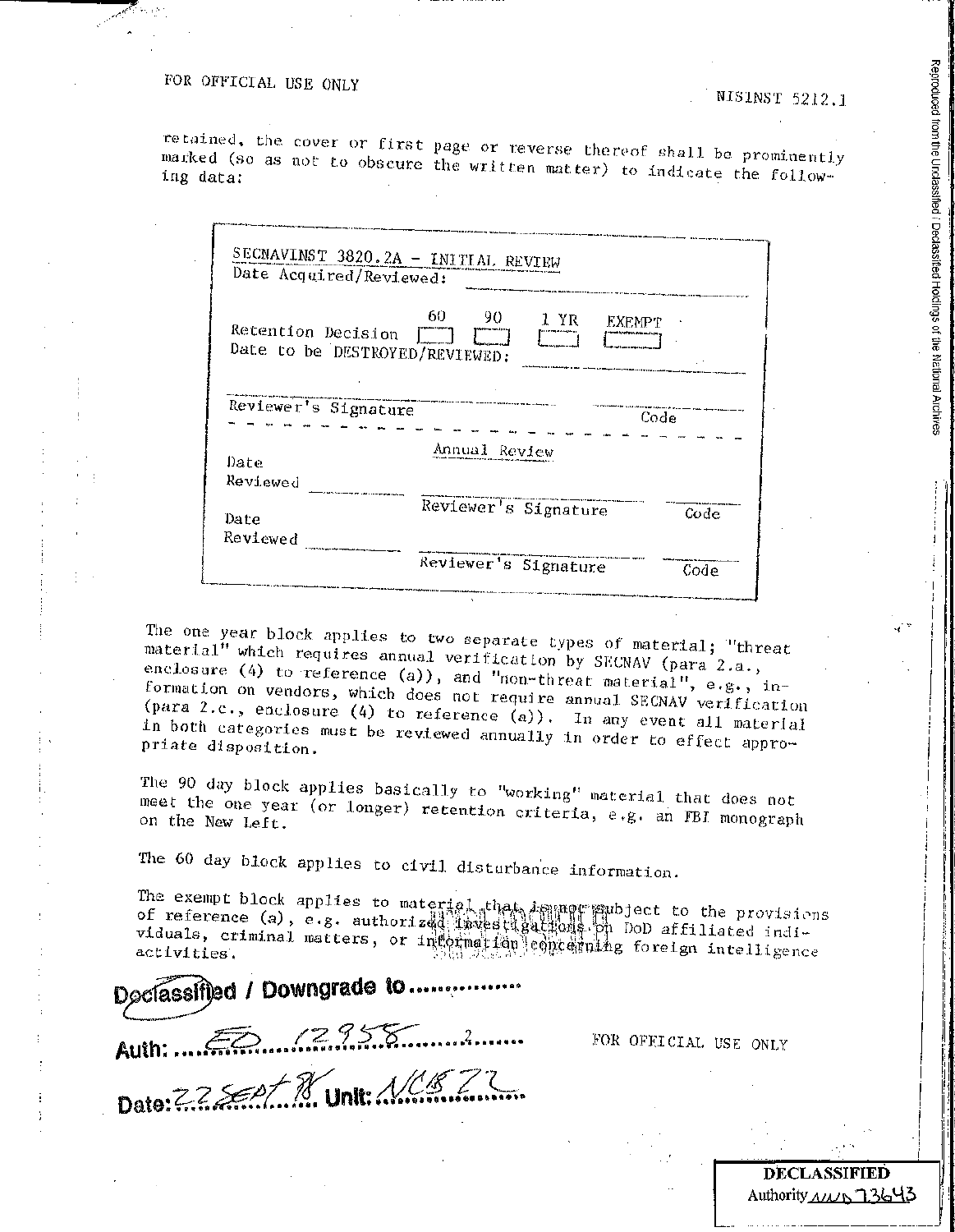Reproduced from the Unclassified / Declassified Holdings of the National Archives

(1) Sixty and 90 Day Material. Newly acquired material in those categories shall not be sent to central files. Rather It shall be retained separately in a "tickler" fashion so as to insure monthly review and appropriate alsposition as it reaches the end of the 60 or 90 day period. Sixty day (or civil disturbance) material must be destroyed no later than 60 days after the situation for which it was collected terminates (except historical summaries or after action reports which way be retained permanently). It is envisioned that Naval Investigative Service components will retain little or no information in this category. Ninety day material must be destroyed at the end of that period or, if a threat actually develops, filed under the one year threat criteria as

(2) One Year Material. Newly acquired one year material shall be marked as described above and filed in central records under the appropriate subject matter. However, to facilitate a tickler system for one year review and revalidation, professional level personnel processing the material shall also complete enclosure (1) and staple it to the document. Naval Investigative Service central files personnel shall establish a separate "tickler" file for all one year retention material. Upon receipt of finish file material, they shall detach enclosure (1), annotate it as to ultimate file location and drop file it in the tickler. At the time of annual review NIS file personnel shall review the one year tickler file and pull the dossier, microfilm, etc., as indicated by the "tickler". The material shall then be provided to the Code that completed the "tickler" for a determination as to whether the file should be retained or destroyed.

b. Naval Investigative Service Investigative Material. Naval Investigative Service investigations, whether on DoD affiliated or non-DoD affiliated individuals and organizations shall also be marked in accordance with paragraph 5.a. above. However, it is not necessary to mark each separate ROI. In the case of Naval Investigative Service Headquarters, the closing review sheet shall be marked as set forth in paragraph 5.a. above. In NIS field components the closing or RUC report shall be so marked. If an investigation is authorized for one year retention only, a revalidation cross reference sheet shall be attached to the outside of the dossier, and the material shall be "tickled" by NIS file personnel.

c. Annual Screening and Revalidation of One Year Material. All retained material previously identified as being in either of the "one year" categories described above, shall be screened annually to determine if it should be retained for another year or destroyed. Such screening shall be accomplished prior to 30 June each year. Determinations shall be made on the basis of total file holding of the architectural or organization. It is not necessary to revalidate each separate report contained in a dossier.

eclassified / Downgrade to.... Auth:  $\epsilon$  $2758$ Daven ZZSED V 11. NC/522

FOR OFFICIAL USE ONLY

**DECLASSIFIED** Authority 112643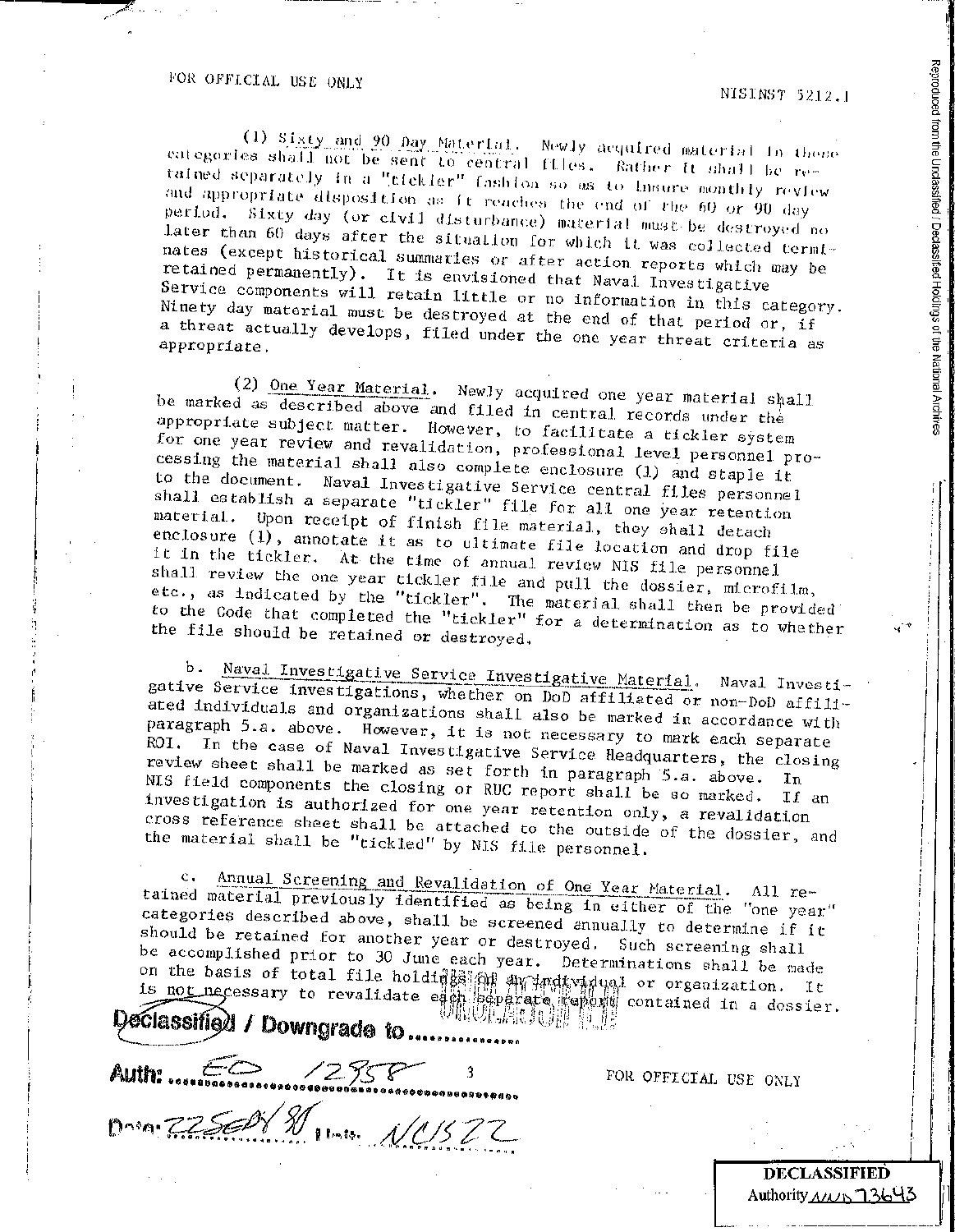in the case of a "threat" file, any material of a threat nature added to the iffe during the 42 months period prior to the revalidation date will normally serve to make the Ille retainable for the following year. Rowever, such retainability must be re-validated in every instance at the SecNav level, as described below. Material failing to meet the criteria for further retention shall be destroyed. A report listing those files NIS field elements feel should be retained for another year which are subject to revalidation by the SecNav shall be forwarded to NISHQ (attention  $NIS-27$ ). The reason for continued retention shall also be indicated, i.e., one of the four retention criteria set forth in para 2.a., enclosure (4) to reference (a). Material retained pursuant to para 2.c. of enclosure (4) to reference (a) should not be reported. This report shall be submitted so as to arrive at NISHQ not later than 30 June each year. At Headquarters, NIS-34 shall prepare a similar report covering NISHQ files to reach NIS-27 not later than 30 June each year. NIS-27 shall review all submissions and compile a total list of holdings on non-DoD affiliated organizations and individuals which NIS desires to retain. This list shall be submitted to the Secretary of the Navy during July of each year for verification.

#### $d_{\star}$ Existing File Holdings

(1) Naval Investigative Service Field Elements. In order to become current on this matter NIS field elements, which have not already done so, shall take immediate action to purge or revalidate all one year (or less) material that was acquired prior to 1 July 1972. Material retained shall be marked in accordance with paragraph 5.a. above. One year material that has been acquired and retained subsequent to 1 July 1972 shall likewise be identified and marked.

(2) Naval Investigative Service Headquarters. The sheer volume of NISHO files precludes any wholesale systematic purging at this time. However, whenever any NISHQ dossier (name or topical) is retrieved for whatever reason, the dossier shall be reviewed for retention purposes in accordance with the provisions of this directive. Before being returned to central files a cover sheet appropriately annotated as described in paragraph 5.a. above shall be placed on top of the documentation inside the dossier.

(a) Where a file contains both "exempt" and "one year" documentation, the "One Year" documents stand by themselves and are to be considered for revalidation/destruction in accordance with paragraph  $5.a.(2) above.$ 

(b) When microfilmed documentarious on criteria in the control of the case of the case of the case of the case of the case of the case of the case of the case of the case of the case of the case of the case of the case of meet retention criteria, it shall be the comparison when we that the index to 4. dardtmined not to it at DCI is to be deleted. When midtofilm is determined to be further retainable it shall and delayed in smoondance with paragraph 5.a.<br>appelsseling Jimming sheet shall be added to the microfilm record.

Auth: <del>Communication</del>

FOR OFFICIAL USE ONLY

**DECLASSIFIED** Authority AINS 73643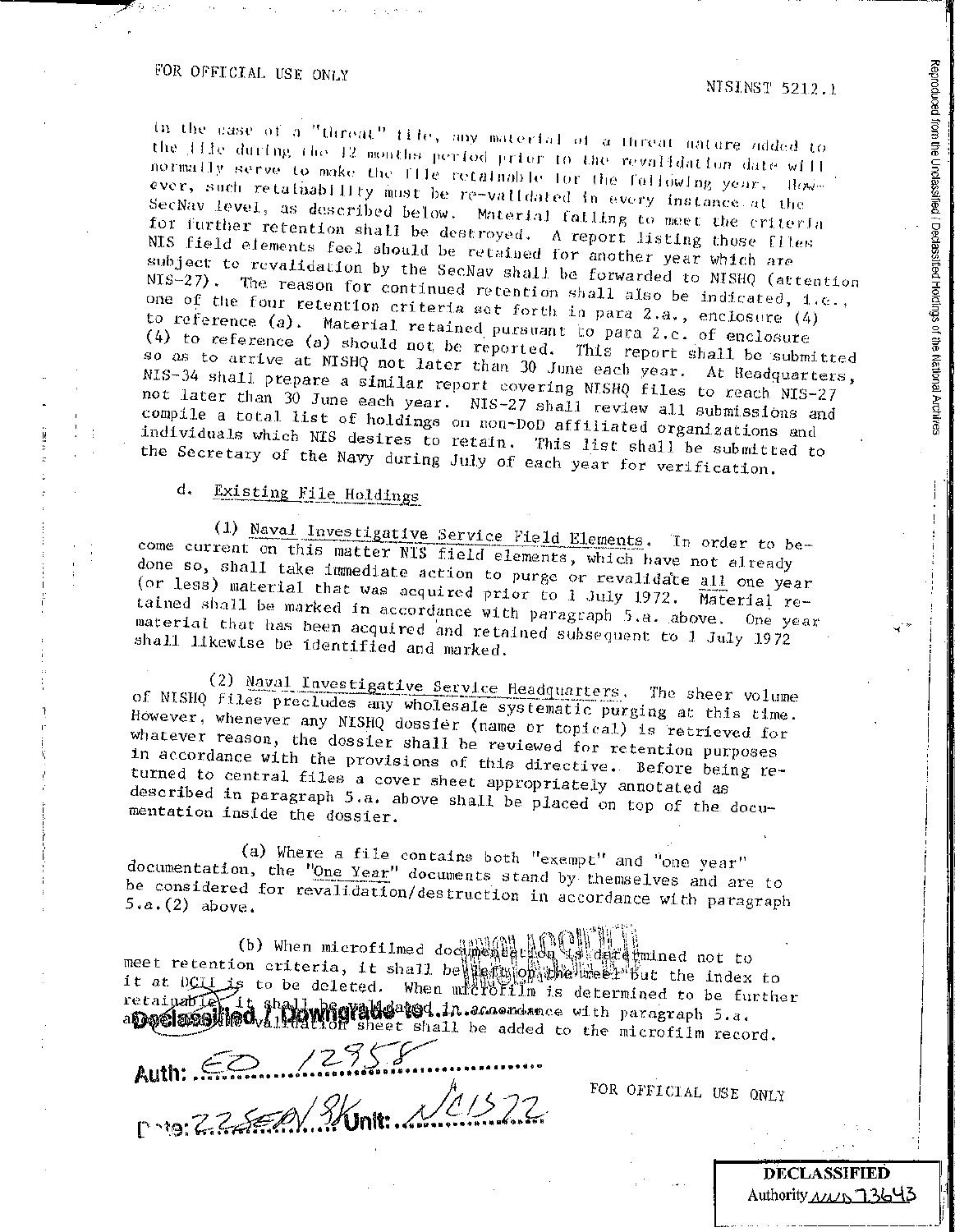Reproduced from the Unclassified / Declassified Holdings of the National Archives

Characterizations. Brief evaluations, or characterizations of  $e_{\infty}$ non-affiliated individuals and organizations subject to the provisions of reference (a) used in adjudication of personnel and internal security investigations are authorized for retention, but must be reviewed annually for pertinency. Accordingly, NISHQ shall conduct a review of all Headquarters characterizations as they become one year old and shall take action to update or cancel them as appropriate. All other "evaluations" held by NIS components, from whatever source, shall be reviewed and revalidated in accordance with paragraph 5.a. above. In those cases where the "evaluation" is retained for another year, the document shall be annotated to show the date of review and the identity of the reviewer. The back-up material on which the characterization is based may be retained by the originator only.

f. Counterintelligence and Security Production Documents. Counterintelligence and security production efforts (e.g., monographs, studies, analyses, briefs, etc.), whether produced by NIS, or another government agency, are subject to the provisions of this Directive.

Cross-Referencing on non-DoD Affiliated Individuals & Organizations.  $8 -$ Retention is authorized of information collected on non-DoD affiliated individuals and organizations incident to the investigation of, or collection against, an affiliated member. Such information, however, shall not be cross referenced to the Central Files or the DCII unless the information on the non-DoD affiliated person or organization meets the DIRC criteria for retention. Further, utmost discretion should be utilized in this area in order to avoid any inference that the spirit and intent of the DIRC directives are being circumvented. When feasible, only that portion of a report on a non-affiliated person which is directly pertinent to an affiliated individual should be retained.

h. Geographical Considerations. Information retained by an NIS field element on non-DoD affiliated individuals and organizations should generally be limited to such individuals and organizations that are active in the field element's geographical area of responsibility.

Forms. Enclosure (1), NIS Form 3850/2 (revised 10/72), is stocked 6. by NISHQ (Code 33), and supplies are avaiiable upon request. An initial supply is being promulgated with this Directive.

 $J, Q.$  EDWARDS **HEISSING& 95 DOWNgrade to...** (See NAVINY Distribution: Lists I, II, III 255 September 1 Stocked: 2401 Eisenhower Avenue<br>Alexandria, Virginia 22314 ZZSED/ NAVINVSERVHQ  $11.4. NCS$  27

5

FOR OFFICIAL USE-ONLY

**DECLASSIFIED** Authority NN 73643